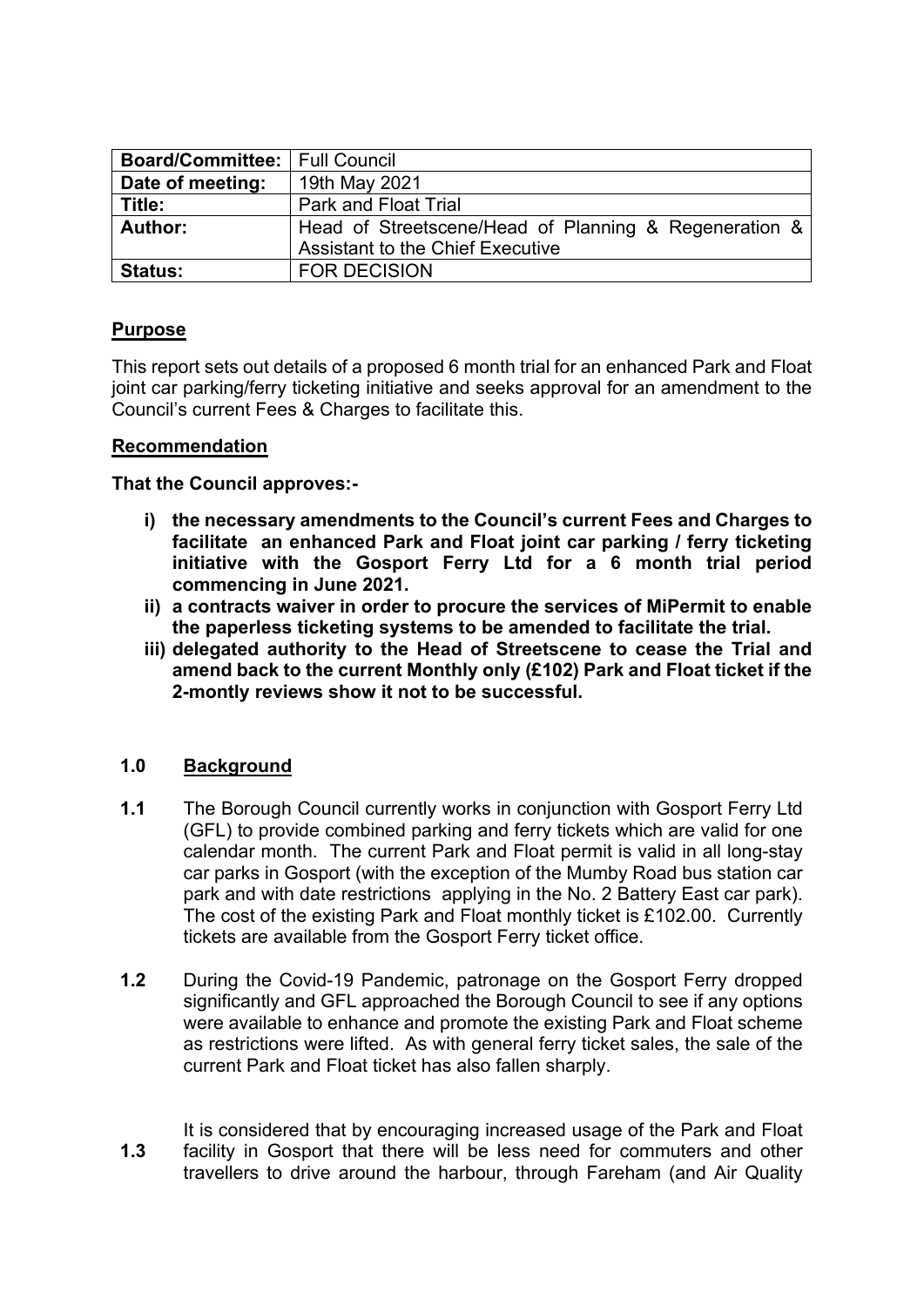Management Areas) to Portsmouth, therefore helping to reduce congestion on routes out of the Borough and improving air quality.

- **1.4** With more people visiting/parking within the Gosport town centre area and travelling across the harbour by ferry there is also potential for more visits and spending within the High Street. This this fits well with the re-opening of the High Street, encouraging people to "Go Local" and High Street Heritage Action Zone initiatives and general focus on the town centre and waterfront area as part of Gosport's Recovery and wider regeneration
- **1.5** The proposed trial also aligns well with the emerging proposals as part of the Transforming Cities Fund to provide a modern, integrated public transport interchange.

# **2.0 Proposed Enhanced Park and Float trial**

- **2.1** Following a series of meetings between GFL and officers of the Borough Council, Portsmouth City Council and Hampshire County Council, an enhanced 'Park and Float' proposal with associated promotion and signage has been put together. To facilitate this, it is proposed to amend the Borough Council's Fees and Charges to enable a reduced price car parking and ferry ticket for a 6 month trial period.
- **2.2** During "normal" pre-Covid times GFL reports that an average of 40 monthly Park and Float tickets were sold. GFL report that in October 2020 just 9 Park and Float tickets were sold, reflecting a significant fall in Ferry patronage generally.
- **2.3** The existing single user Park and Float monthly ticket costs £102.00, with the income split between the Borough Council and GFL - £50 and £52 respectively.
- **2.4** Four types of ticket are proposed through the Trial to increase flexibility and therefore encourage a wider mix of users and overall increase take-up:-
	- a reduced cost Monthly ticket for regular commuters
	- a daily ticket for occasional users
	- a family ticket and
	- a Carnet (10 trip) ticket, offering flexibility in use

The costs / income split as suggested by GFL are set out here:-

- **2.5**
- Monthly Ticket (single user) £70.00 (£35.00 to GBC / £35.00 to GFL) – a reduction of £15 per ticket for GBC parking / £17 per ticket for GFL over the current arrangement. The proposed costs equate to approximately £1.13 per day for parking  $/$  £1.13 per day for the ferry if used 31 days per month. For comparison, the current charges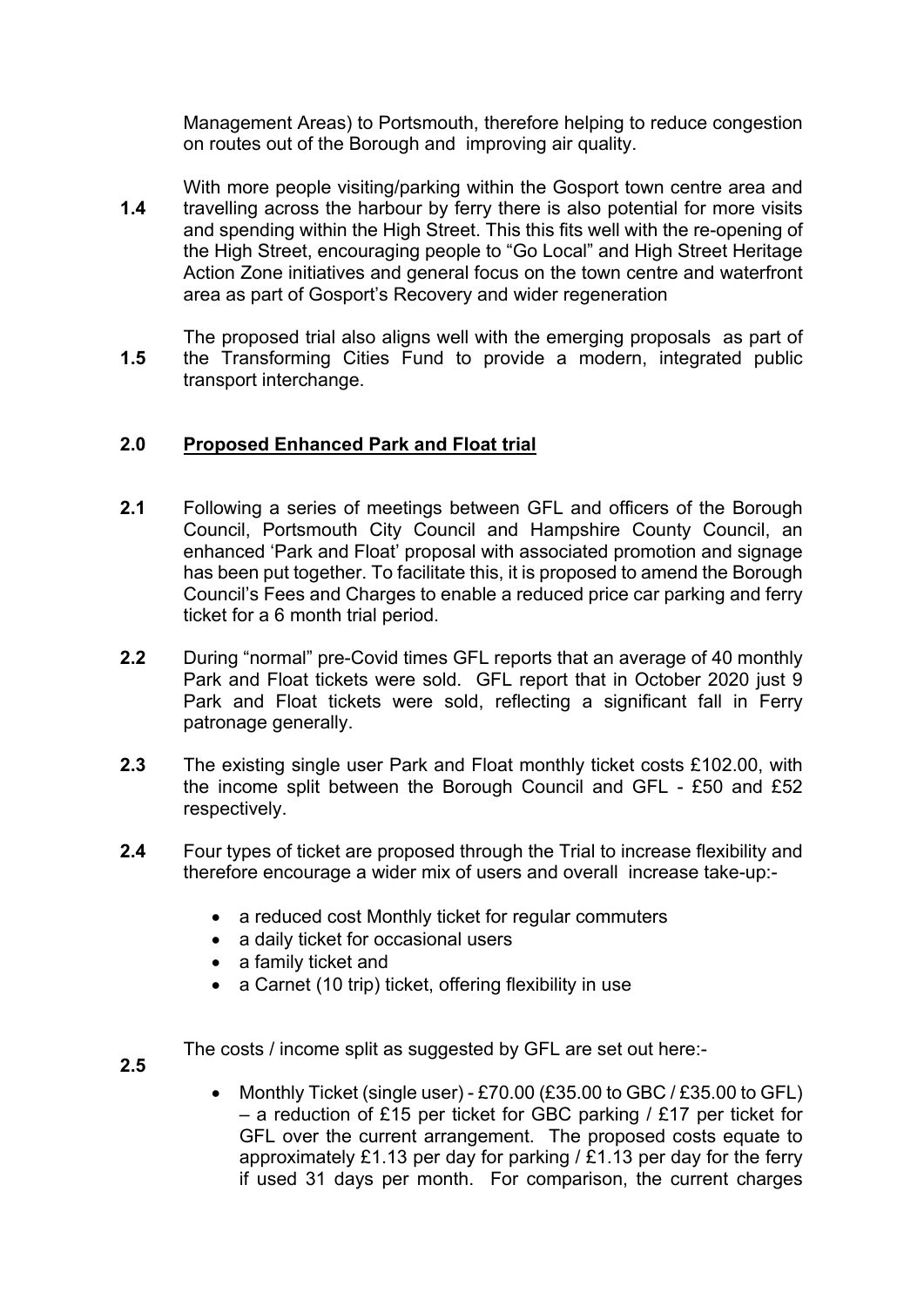equate to approximately £1.61 per day for parking  $/$  £1.68 for the ferry if used 31 days per month

- Daily Ticket (single user) £7.00 (£3.50 to GBC / £3.50 to GFL) a reduction of £2.50 per ticket for GBC parking / £0.30 per standard open ended return ticket for GFL.
- Family Ticket (2 adults and up to 3 children) £9.90 (£3.00 to GBC / £6.90 to GFL) - a reduction of £3.00 per ticket for GBC parking / £4.10 per Family Saver Ticket for GFL.
- **2.6** The initial scope of the Trial focused around the promotion of Monthly, Daily and Family tickets, however, more recent discussions have also led to the consideration of a "Carnet" 10 day ticket for the Trial. This type of ticket would give flexibility in use in that it would not be time-limited, be less of an initial financial outlay for the user than a monthly ticket and give savings to the users over buying multiples of daily tickets. This type of ticket may be of particular interest to those who work flexibly, and use the ferry on a semiregular basis. The proposed cost / income split for this ticket type as suggested by GFL is as follows for a Carnet ticket (single user)
	- £40.00 (£20 to GBC / 20 to GFL) This equates to £2.00 per day for parking / £2.00 per day for the ferry for 10 days use
- **2.7** In order to ensure legibility and ease of understanding of the parking arrangements, it is proposed that Walpole Park long-stay car park be used as the sole car park where Park and Float tickets would be valid.
- **2.8** With regards to projected up-take of the proposed scheme, an accurate assessment of numbers and the associated financial impact for GBC is extremely difficult to estimate at the current time as the restrictions are lifted and we evolve into a new business as usual. Revenue and costs per vehicle are known and, to assist, GFL have prepared some figures on projected impact on parking revenue.
- **2.9** It is worth noting that the figures of projected users provided by GFL could be optimistic as they are linked to increased use by Military and BAE staff (through the Naval base potentially restricting parking on site within the Dockyard) and Gunwharf encouraging staff to use the Park and Float which is outside both GBC and GFL's control. Furthermore, it is also unknown how much full-price parking would be lost to motorists swapping to the discounted scheme.
- **2.10** There is the possibility that revenue could reduce from what would normally be achieved if existing car park users switch from paying standard GBC car park charges or there is no increase in uptake of the Park and Float ticket. However, the purpose of the Trial which will be supported by new signage and the subject of wider marketing campaign linked to the Council's existing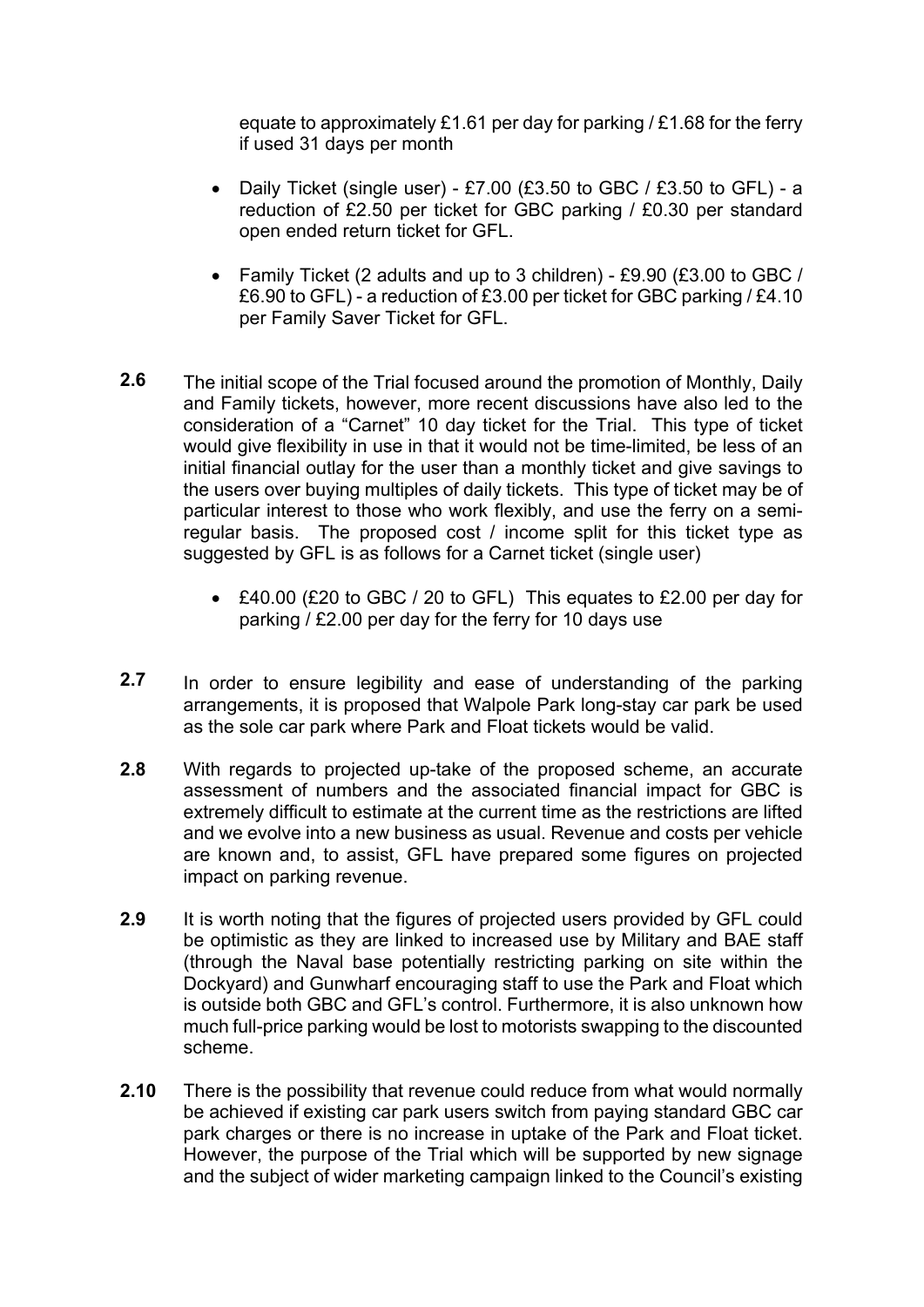initiatives is to introduce wider and more flexible transport choice and as such new users, and, based on GFL's projections, overall income to GBC would likely increase.

- **2.11** Recognising that bus travel is also a vital part of the cross harbour link and that we should be encouraging use public transport for the reasons set out above, First Bus have been party to the discussions and have agreed to provide free travel between Walpole Car Park and the interchange as part of the initial Trial for customers not wishing or able to make the short walk to the interchange.
- **2.12** The purpose of the Trial is, of course, to try these arrangements out and regular monitoring of ferry and bus use and income for all parties will be critical in understanding the financial implications and travel choices being made. It is proposed that reports be provided by all parties every two months throughout the trial to keep things under review and highlight any areas of concern or unintended consequences that need to be addressed.
- **2.13** Based on GFL's projections, the following income per month for the Borough Council and GFL is anticipated (a mixture of Monthly, Daily and Family ticket sales):-

Low Case = £5,275 per month to GBC / £5,763 to GFL (total £11,038) based on 90 monthly permits + 625 daily tickets (500 single / 125 family)

Mid Case =  $£8,088$  per month to GBC /  $£8,819$  to GFL (total £16,907) based on 140 monthly permits + 938 daily tickets (750 single / 188 family)

Upper Case = £13,700 per month to GBC / £14,675 to GFL (total £28.375) based on 270 monthly permits + 1,250 daily tickets (1000 single / 250 family)

- **2.14** The above projections do not include the "Carnet" ticket option. This additional ticket type may alter the overall ratio of ticket types sold / income generated over the original projections. However, at this stage it is not possible to make any firm assumptions, and regular reviews throughout the trial period will highlight patterns of ticket type sales and income generation.
- **2.15** In order to provide a comparison, GFL detail Pre-Covid average sales of 40 Park and Float tickets per month. This figure would have generated an income of £2,000 per month for GBC and an income of £2,080 for GFL (total 4,080).
- **2.16** There are clear benefits from the parties working together collaboratively to deliver more sustainable travel choices, including, importantly, a positive contribution towards our climate change aims and objectives If successful, there would also be a likely increase in footfall within Gosport's Town Centre area which will be of benefit to businesses located here.

#### **3.0 Initial / Start-up costs**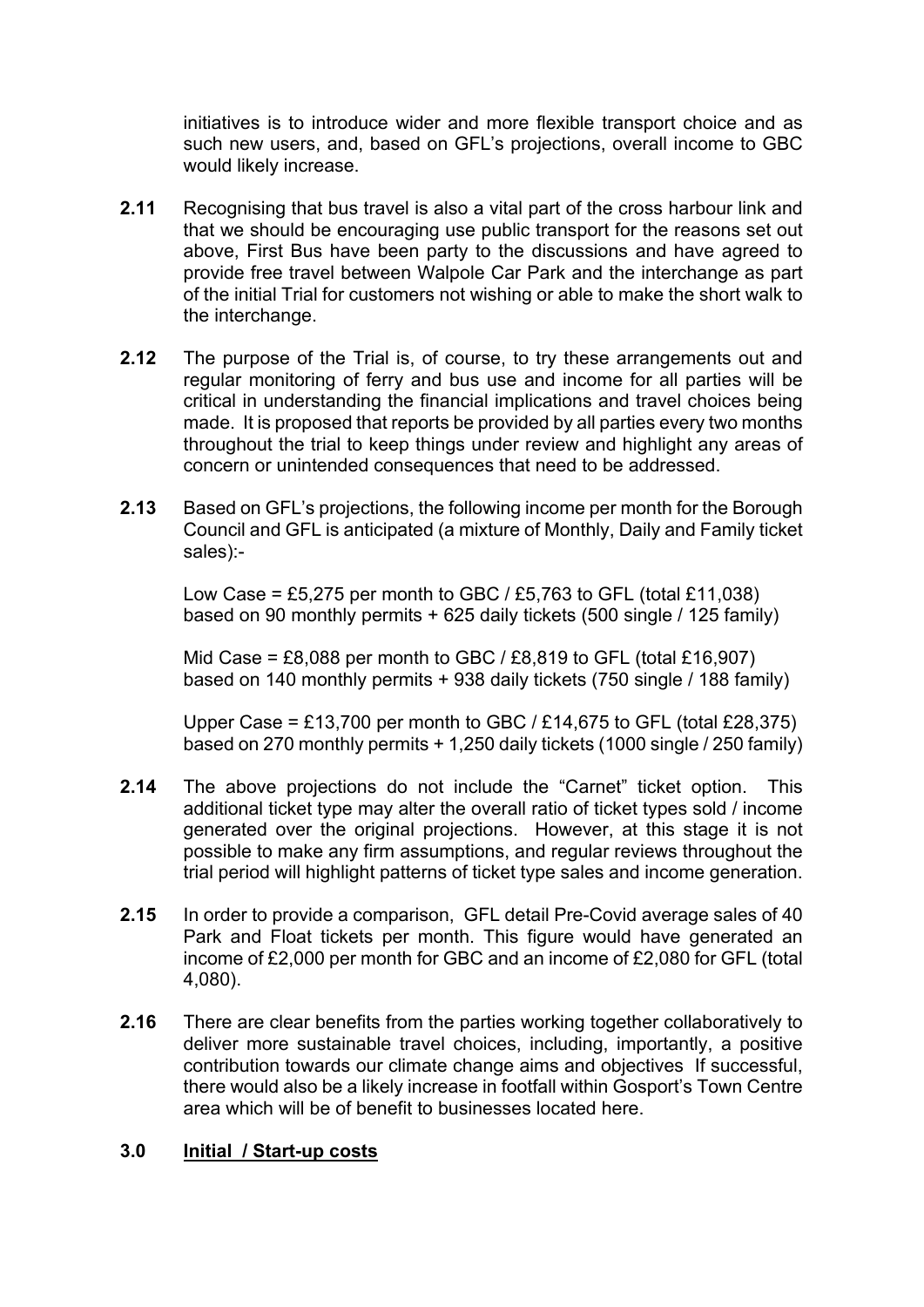- **3.1** Administration costs incurred by MiPermit to amend their website/app would be four day's administrative work @ £250 per day, therefore, a total of £1,000 +VAT. A scanner to be used by GFL in order to validate tickets would ordinarily cost £800 but MiPermit have agreed to supply one free of charge.
- **3.2** There is a requirement of the Council to agree a Waiver in respect of using MiPermit to administer the scheme. This is necessary as the company were instructed by the Council to manage paperless parking in 2015. The Council is unable to locate the details of the exercise that was carried out to enable the original instruction to MiPermit so a waiver is required to acknowledge the possibility that this was either not carried out, or was not compliant with the Council's Contract Procedure Rules, and also that the Council wishes to vary the scope of MiPermit's existing instruction to include the necessary work to support the park and float initiative. The present Streetscene Enforcement Manager has begun a fresh procurement exercise for a new contract with a cashless parking solution provider. In the meantime, a contract waiver should acknowledge that it is logistically impractical to use any other method for payment, and impossible to appoint any other provider within the set time-scales for the Trial.
- **3.3** The costs of directional signage for the scheme to the Walpole Park car park will be dependent on the size and number of signs deployed. Options for directional "AA" type signage to the Walpole Park car park are currently being investigated by Hampshire County Council, as the Local Highway Authority, for a number of key highway routes. It is expected that HCC will cover the costs of such signage as their contribution towards the Trial, however, this has yet to be confirmed.
- **3.4** Dedicated signage will be displayed within Walpole car park to advertise the tickets and the associated costs to users, which could also detail routes on foot between the car park and ferry. Such signage would be instructed / undertaken by GBC Streetscene.

#### **4.0 On-going costs**

- **4.1** As payment would be via MiPermit, the present software provider for paperless parking, the Council would be liable for an administrative cost of 10p per transaction for cashless daily and family tickets / £1.00 per digital 10 Trip Carnet and Season ticket sale.
- **4.2** Based on the Low/Mid/Upper GFL projections of monthly permits, this would cost GBC £90, £140 and £270 per month respectively. Additionally, based on the same projections for daily/family trips, this would cost GBC £75, £113 and £150 per month. Therefore, total projected monthly costs for GBC for MiPermit fees would be £165, £253 and £420.
- **4.3** Additionally, GBC is charged banking/credit card fees. These vary between providers but an average fee of about 1% can be assumed. Based again on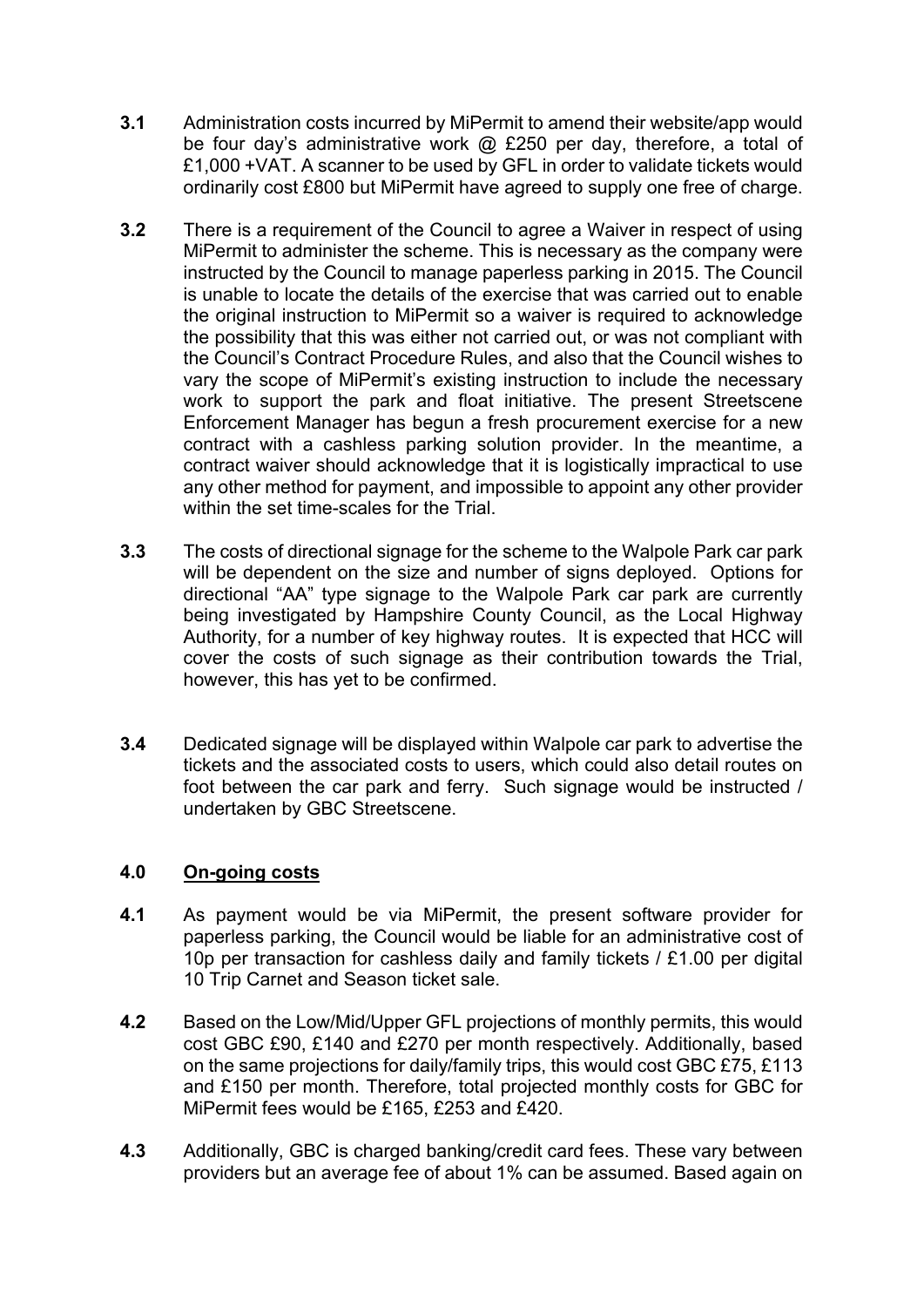the GFL projection of total monthly revenue (GBC + GFL income) of £11,038, £16,907 and £28,375, these fees would be £110, £169 and £284 respectively.

**4.4** The totals of MiPermit fees and transaction fees based on the GFL low/med/high projections would be £275, £532 and £704 respectively.

### **5.0 Car park capacity**

- **5.1** For the Walpole Park car park, based on averages, there were around 230 paying visits per day prior to Lockdown. It can be assumed the vast majority were for the working day with a small percentage (estimated 25%) for shortstay. This equates to daytime occupancy of around 180 bays. GBC staff permits number roughly 100-200, so, after Lockdown and when the Town Hall is open, along with Long Stay permits, another 150 bays could be occupied. In August 2019, we also sold 34 park and float permits. This totals approximately 350 occupied bays. The present usage is far below this level due to Covid with a significant number of people working from home and who may continue to do so as part of more flexible working arrangements.
- **5.2** There are 571 parking spaces in Walpole Park, with the Local Test Site (LTS) and pods for homeless persons currently occupying 145, giving a total of 426 useable bays currently. It is believed the LTS will be in-situ for at least another six months. The number of pods will continue to reduce as alternative accommodation is identified but some are likely to remain during the Trial period.
- **5.3** Given the above, demand for spaces within Walpole car park will need to be carefully monitored GFL have been made aware of this and the possibility that sales of Park & Float tickets may need to be capped. Initially, the car park would have ample capacity, and adequate for what we consider would be a gradual take-up. It is not proposed to include any other town centre car parks during the Trial but options could be looked at afterwards liked to the development of the Borough Council's Car Parking Strategy.

#### **6.0 Marketing / Publicity**

- **6.1** The Borough Council's Marketing and Communications Officer is working pro-actively with GFL's Marketing team regarding opportunities for publicity on GFL and GBC's websites and Social medial platforms, and is currently exploring options that do not have an associated cost.
- **6.2** It is considered that effective marketing and publicity will be an important determining factor of the success of the scheme with clear linkages to relevant areas of the Borough Council's website (e.g. Sustainable Travel, Streetscene and the High Street "Go Local" pages) and the Discover Gosport website being put in place.
- **6.3** Park & Float promotional messages will be included in relevant business bulletins, press releases and publications (and Coastline if publication dates are compatible).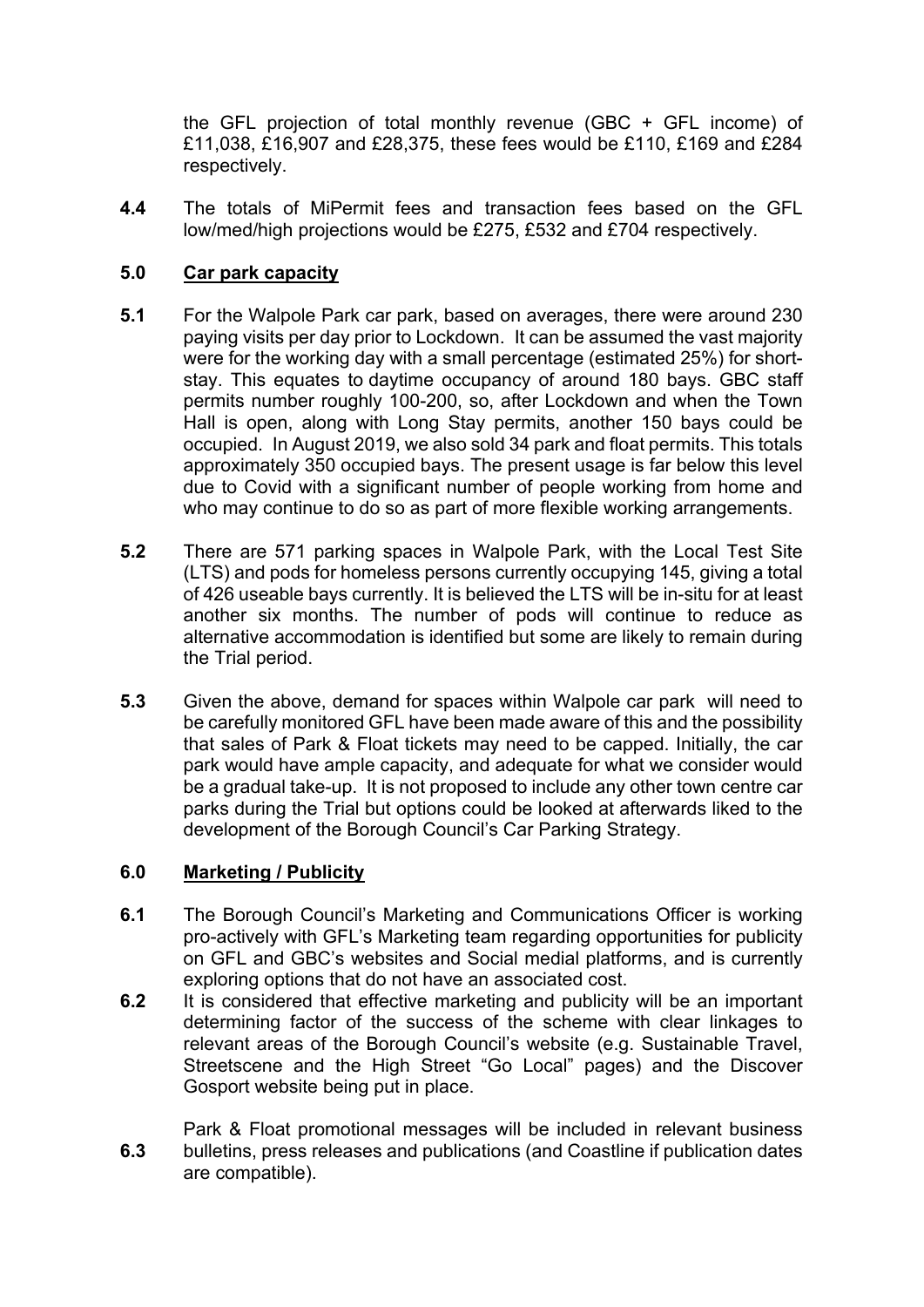**6.4** Additional paid social media campaigns *could* be explored with Discover Gosport / Tourist Information and also specific Park and Float lamppost banners. Such additional items would have an associated cost, which at this stage have not been costed.

**6.5** In order to increase the opportunity to influence more sustainable travel choices GBC have also approached GFL to seek the removal of the existing additional bicycle carriage fees on the ferry as part of the Trial, which could be included within any marketing and promotional materials in order to attract additional passengers. Unfortunately at the present time GFL do not wish to take this suggestion further, however GBC would be keen to revisit this suggestion at a later time, as it is considered key to the overall promotion of sustainable transport choices.

### **7.0 Use of Buses:-**

- **7.1** First Bus have indicated their support for the trial and have agreed to allowing holders of Park and Float tickets (e.g. single users and also those travelling on a family ticket) to travel free between the Walpole Park car park and the interchange.
- **7.2** Passengers using the one stop 'hop' will need to show the driver their virtual ticket in order to validate their purchase and entitlement to ride. During the trial, validation by the bus driver would need to be done manually, however, should the trial be successful and the Park and Float scheme continue, the means of validating tickets on the buses may need to be considered further.
- **7.3** The one stop hop will be subject to a review every two months. First Bus have indicated that they would continue allowing free travel for the remainder of the pilot but have flagged that they may request consideration be given to financial compensation if the Park and Float scheme continues after the pilot period is over and usage/income is detrimentally impacted from bus passengers choosing to travel by car to take advantage of the park and float initiative.

# **8.0 Monitoring**

- **8.1** The purpose of the trial is to ascertain whether sustainable transport choice and behaviours can be positively influenced by amended pricing and is a first, exploratory step, linked to the wider work being undertaken under the Transforming Cities Fund banner with regards single ticketing arrangements to encompass all modes of transport.
- **8.2** It is not anticipated that there will be any lost income from GBC's normal car parking income, both income and usage will be carefully monitored and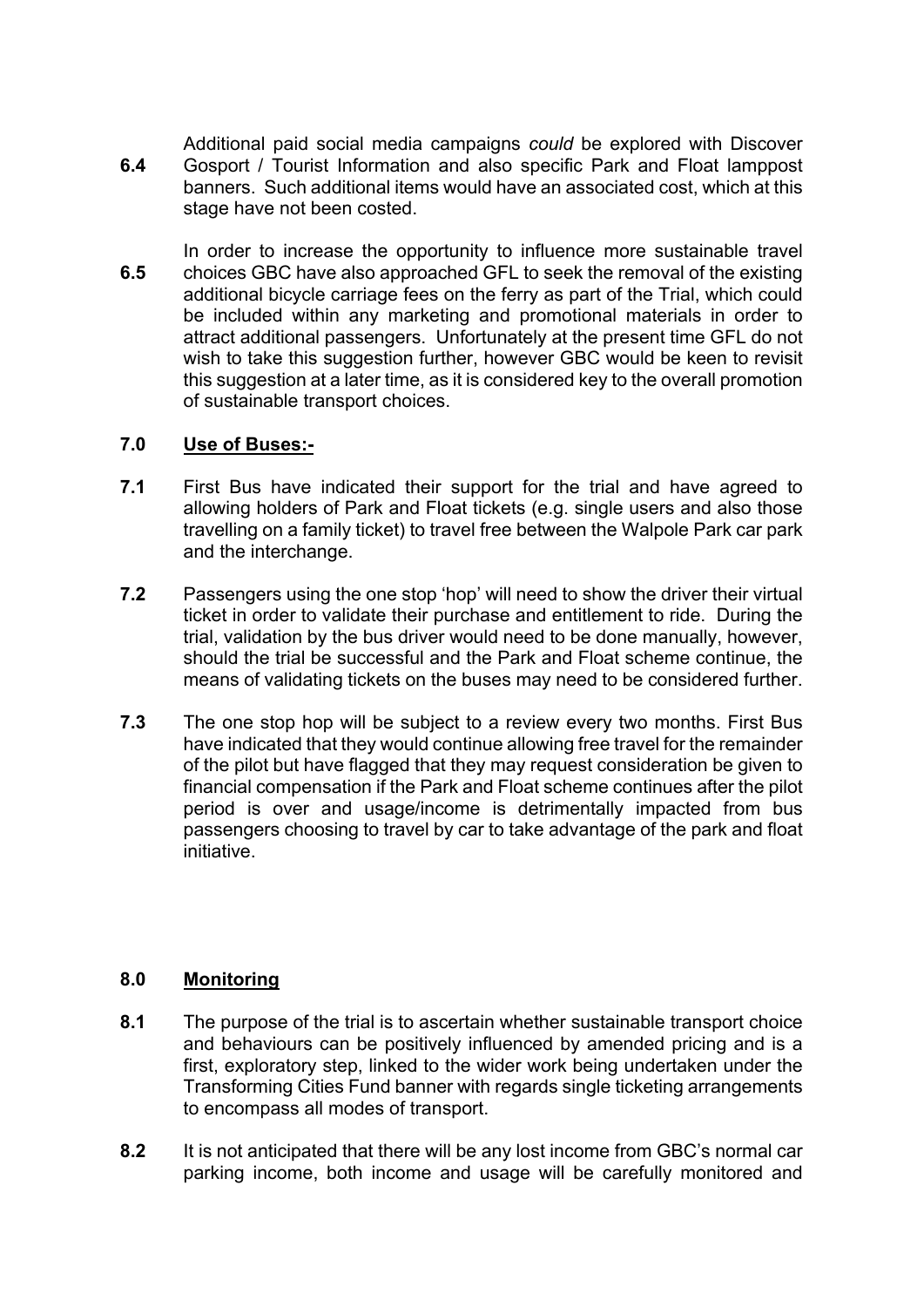customer feedback sought to help inform future decisions on whether to continue/amend the scheme.

**8.3** It will be important to understand if the Trial has influenced directional journeys and travel choices and attracted new ferry travellers but also whether this has diverted travel away from other sustainable modes (e.g. if people are switching from using the bus or cycling in order to use the scheme).

**8.4** A further report will be presented following the trial reviewing the findings and advising on future action.

| <b>Financial Services comments:</b> | Contained within the report                                                                                                                                                                                                                                                                                                                                                                                                                                                                                                                                                                                                                                                                                                                                                                                                                                                                                                                                                                                                                                                                                                                        |
|-------------------------------------|----------------------------------------------------------------------------------------------------------------------------------------------------------------------------------------------------------------------------------------------------------------------------------------------------------------------------------------------------------------------------------------------------------------------------------------------------------------------------------------------------------------------------------------------------------------------------------------------------------------------------------------------------------------------------------------------------------------------------------------------------------------------------------------------------------------------------------------------------------------------------------------------------------------------------------------------------------------------------------------------------------------------------------------------------------------------------------------------------------------------------------------------------|
| <b>Legal Services comments:</b>     | Contained within the report                                                                                                                                                                                                                                                                                                                                                                                                                                                                                                                                                                                                                                                                                                                                                                                                                                                                                                                                                                                                                                                                                                                        |
| <b>Equality and Diversity:</b>      | Please<br>attached<br>Equality<br>see<br>Impact<br>Assessment                                                                                                                                                                                                                                                                                                                                                                                                                                                                                                                                                                                                                                                                                                                                                                                                                                                                                                                                                                                                                                                                                      |
| <b>Climate Change implications:</b> | Based on GFL usage projections, potential<br>direct emissions reductions are likely to be<br>$\sim$ 0.2% to 1% of current transport emissions in<br>Gosport. These savings may be reduced or<br>cancelled out by induced travel and modal shifts;<br>monitoring during the trial can evaluate these<br>There are possible larger indirect<br>effects.<br>emissions reductions from overall reduction of<br>travel to Portsmouth due to the opportunity to<br>promote Gosport High Street, but these are very<br>hard to quantify. If GFL was to go out of<br>business, the increase in car trips between<br>Gosport and Portsmouth would be significant<br>with the potential to increase emissions by<br>~10% of current transport emissions in Gosport.<br>There is potential to induce travel between<br>Gosport and Portsmouth, and modal shift from<br>public transport to car for journeys to the ferry<br>terminal. However no definite projections can<br>be given. This will be relevant to greenhouse<br>gas emissions but possibly not so relevant for air<br>quality and congestion given likely routes of<br>additional car journeys. |
| <b>Crime and Disorder:</b>          | None                                                                                                                                                                                                                                                                                                                                                                                                                                                                                                                                                                                                                                                                                                                                                                                                                                                                                                                                                                                                                                                                                                                                               |
| <b>Service Improvement Plan</b>     | If successful the proposed enhanced Park and                                                                                                                                                                                                                                                                                                                                                                                                                                                                                                                                                                                                                                                                                                                                                                                                                                                                                                                                                                                                                                                                                                       |
| implications:                       | Float scheme will increase the use of the                                                                                                                                                                                                                                                                                                                                                                                                                                                                                                                                                                                                                                                                                                                                                                                                                                                                                                                                                                                                                                                                                                          |